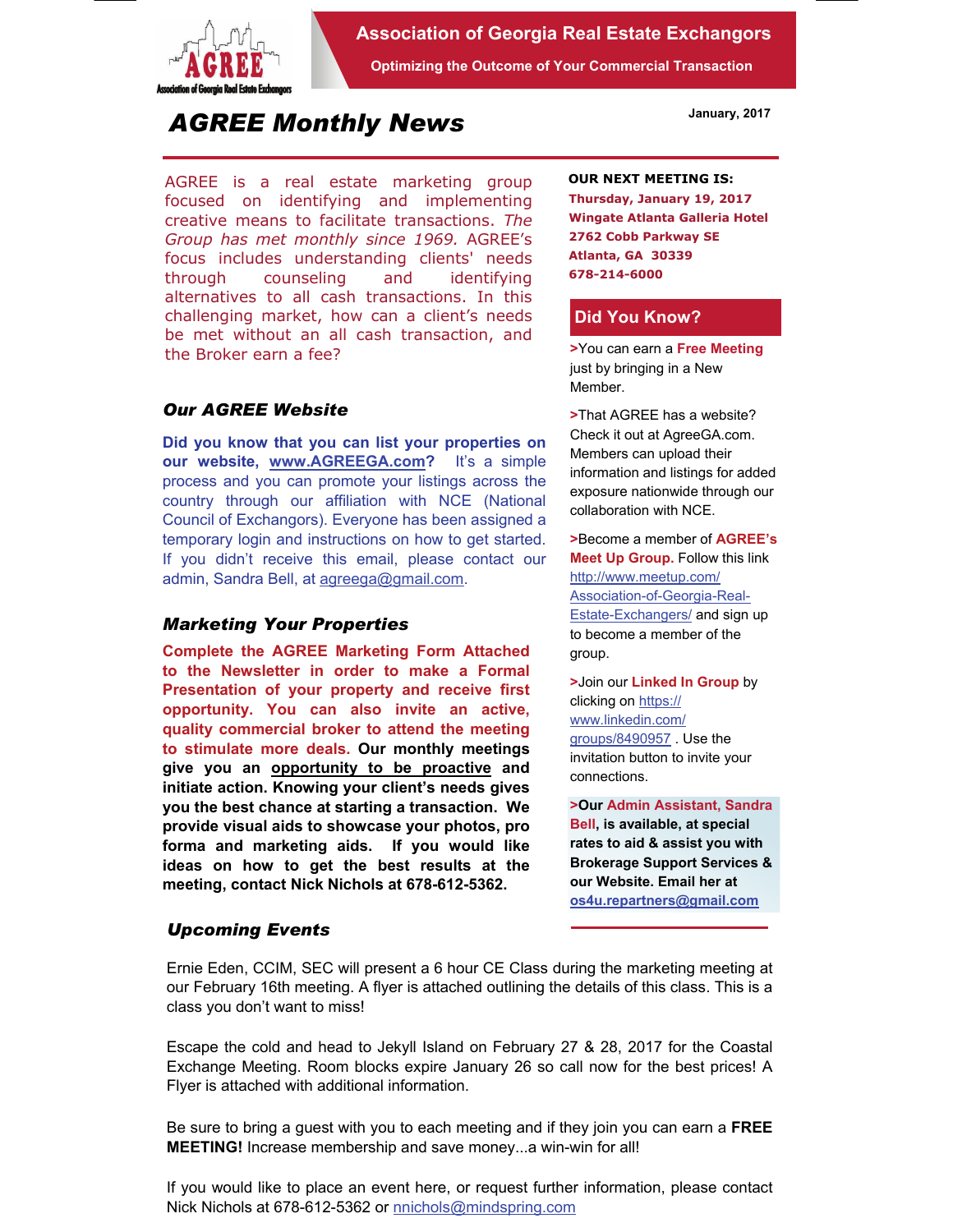# *THE AGREE JANUARY MEETING AGENDA*

**When:** Thursday, January 19, 2017

**Where: Wingate Atlanta Galleria Hotel, 2762 Cobb Parkway, SE, Atlanta 30339.** I-285 West to Hwy. 41 (Cobb Parkway). The ramp dead ends into Hwy. 41. Turn Right on Hwy. 41 for 100 yards, then left on Spring Rd. The Hotel is on the left, a 4 Story building. Click this link http:// www.mapquest.com/us/georgia/hotels-motel-atlanta/wingate-bywindham-atlantagalleria-center-269976512

**Cost:** JUST \$10 or \$25 for guests (guests who join will receive a \$15 credit toward annual dues). Members who bring a guest, if the guest joins, your meeting is FREE. Annual Membership dues are \$75. Associate Membership (attorneys, lenders, appraisers, etc.) due are \$125. Dues can be paid on site, or mailed to AGREE Board of Directors, c/o Atlanta Board of Realtors, 5784 Lake Forrest Drive, Atlanta, GA 30328. AGREE accepts credit cards presented at the meeting.

- **8:00-8:45:** A free breakfast served until 8:45 am. So get there early to partake with other AGREE folks. Start a transaction and network, then register for the meeting and enjoy another cup of coffee and/or breakfast roll.
- **8:45-8:55:** A brief session will be taught (for new attendees, or not so new attendees) on "How to Participate and Succeed in a Marketing Session."
- **9:00-12.00:** Marketing Session. New Sessions to Create Transactions. Verbal and Written Haves and Wants, Formal Presentations, Suggestions from Attendees on Creating Transactions, Cash and Mortgages available for deals. Tools to help you do business. Enter your properties on the AGREE WEBSITE. You can use that info during the marketing meeting. It's a great tool for AGREE members, so take advantage of it. It's FREE.
- **12:00-12:30: A Case Study will be presented by Doug Burggraaf on his property owned by a pawn broker so bring anything and everything that you would like to trade for real estate!**
- **12:30-1:00: A free lunch will be provided.** This is a great time to talk about potential deals, continue your transaction discussions from breakfast or just find out something you did not know about others at your table. This opportunity is really more important than one might think.
- **1:00-2:00:** Additional marketing, brainstorming and problem solving.

### **The Group only gets together once a month. Use the POWER of the Group to help YOU solve needs and issues.**

Prepare for the meeting. Give yourself the best chance to start transactions. **COUNSEL COUNSEL - COUNSEL** your clients to find out their real needs from a transaction. An all cash deal is great, but in this environment, are you going to limit yourself to just that? Are your Clients' expectations reasonable? Find out about the existing debt on the property. If your Client will not reveal such info, do you really need them?